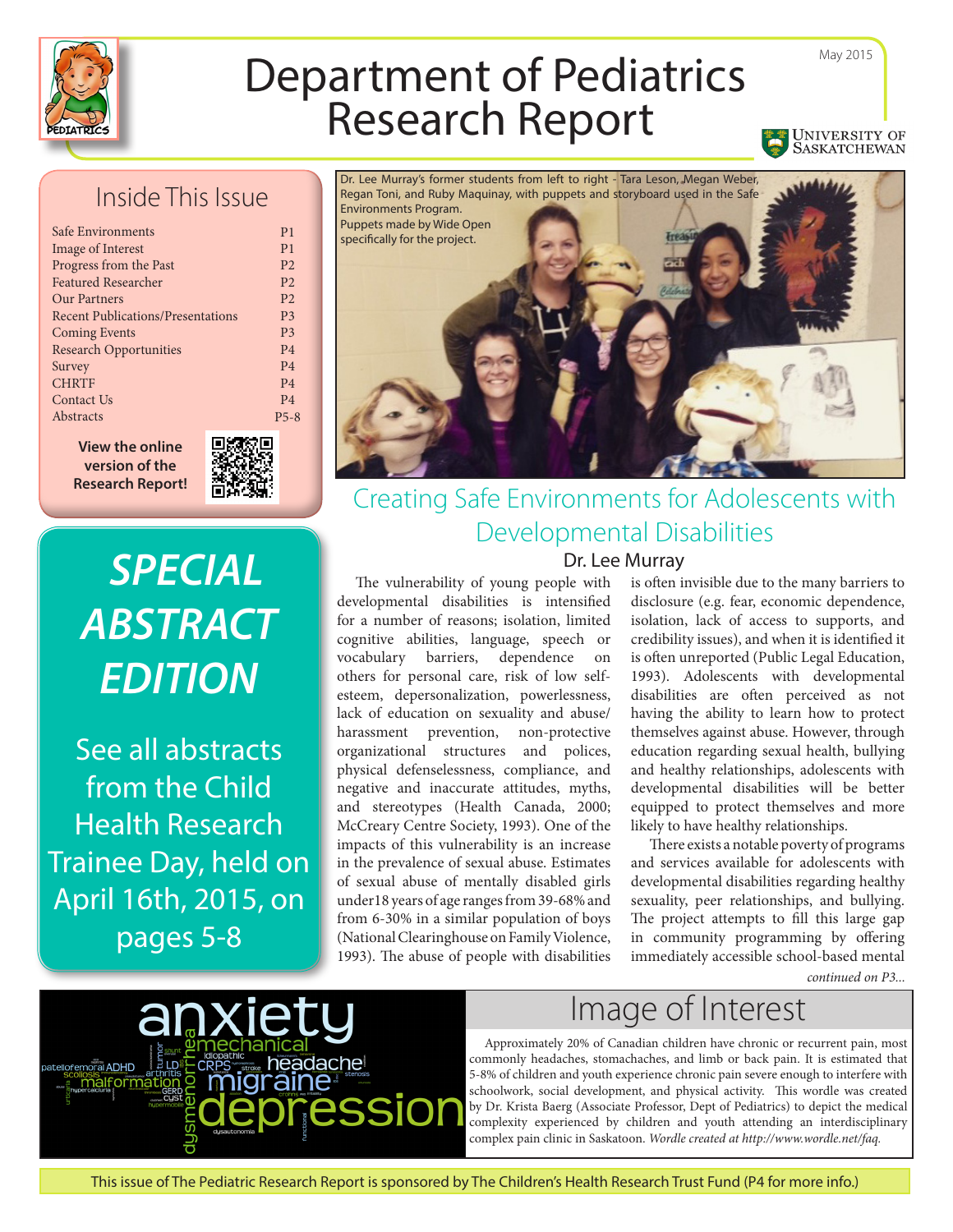# Progress from the Past: Dr. Nathan Goluboff



*1914-1997*

Dr. Nathan Goluboff served the children of Saskatchewan for 45 years as a general pediatrician. He was respected for his dedicated and expert care of Saskatchewan children and acknowledged for his scholarly approach to diagnosis and management, his visionary and uncompromising commitment to evidenced-based decision making, and his excellent teaching.

Dr. Goluboff was born in Winnipeg. At the Dr. Nathan Goluboff<br>1914-1997 young age of 21 years and after completing his internship at Saskatoon's City Hospital, he graduated from the University of Manitoba medical school in 1936. After completing a post-graduate internship at Saskatoon's St. Paul's Hospital he conducted a general practice in Lake Lenore, Saskatchewan from 1937-1939 and then in Rosthern, Saskatchewan from 1939-1941. He had a distinguished career as a member of the Royal Canadian Air Force during World War II. He met his future wife while he was on leave in Brooklyn, New York and married in 1943. Following the war Dr. Goluboff undertook post-graduate pediatric training in New York. In 1946 he returned to Saskatchewan to establish his pediatric practice.

*continued on P4...*

# Featured Child Health Researcher

### Dr. Daniel MacPhee

Dr. Daniel MacPhee is a Reproductive Biologist in the Department of Veterinary Biomedical Sciences at the Western College of Veterinary Medicine and an established scientist within the One Reproductive Health Group (http://www.usask.ca/ groups/onereproductivehealth). Dr. MacPhee received his PhD in Zoology from the University of Western Ontario



in 1990 where his work contributed significantly to our understanding of mammalian pre-implantation development, specifically on how the blastocyst forms. He then conducted Postdoctoral research on uterine myometrium function during pregnancy and labour and human placental development at the Samuel Lunenfeld Research Institute at Mt Sinai Hospital in Toronto, Ontario. Dr. MacPhee was an Assistant and then Associate Professor in the Faculty of Medicine at Memorial University of Newfoundland from 2001-2012. In 2012, Dr. MacPhee joined the University of Saskatchewan as an Associate Professor.

His research interests include the role of cell signaling protein networks in human placental development and stress proteins and their role in uterine function during labour. The uterus contains a smooth muscle component named the myometrium and during pregnancy the myometrium goes through a program of development. This process is characterized by changes in the muscle cells at the molecular and cellular level. Overall, the consequence of this whole differentiation pathway is the production of a tissue that can generate precisely coordinated and powerful contractions (labour) to

ensure the timely delivery of a term fetus whose organ systems are sufficiently mature for survival outside the uterus. Unfortunately, myometrial programming is still a poorly understood process. When the myometrium does not develop and/or function properly it can lead to a significantly increased risk of preterm birth, which accounts for the vast majority of all infant deaths, neonatal morbidity, and an increased risk of diseases in the future adult.

Small stress or heat shock proteins (sHSPs) have important housekeeping roles in cells acting as chaperones. In this role, sHSPs can surround stress damaged, non-functional proteins, protect them from destruction if possible and help them to regain proper function. Recent research in the field though has clearly shown more roles for this group of stress proteins. They can regulate smooth muscle contraction and relaxation and also can be involved in signaling between cells through their transport as cargo in extracellular vesicles called exosomes. Dr. MacPhee's basic research program examines the presence (expression) and regulation sHSPs and associated proteins in myometrial cells during pregnancy. His lab has discovered that many sHSPs are found in the myometrium. Ms. Jessica Nicoletti is an MSc candidate in the MacPhee lab and her work was presented at the recent Pediatrics Child Health Research Trainee Day (see abstract on page 8). She has found that an sHSP known as HSPB5 is particularly abundant in the myometrium during late pregnancy and labour. The exact role of HSPB5 in the myometrium is still unknown, but the scientific literature has indicated it could be a powerful regulator of immune system activation. Physiological uterine inflammation is now considered to be a likely contributor to the onset of labour raising important possibilities for sHSPs to play a vital role in regulating parturition. *continued on P4...* 

### Our Partners: Children's Hospital Foundation of Saskatchewan

The Children's Hospital Foundation of Saskatchewan has demonstrated its ongoing commitment to improving the health and well-being of children through research by very generously supporting six research projects in the 2015 competition. The Foundation received a dramatic increase in

high quality applications this year, a reflection of the increase in child health research at the University of Saskatchewan. The continuing support of the Children's Hospital Foundation of Saskatchewan is greatly appreciated.



Congratulations to the following researchers who are receipients of the Children's Hospital Foundation of Saskatchewan research grants for 2015!

- **Dr. Darryl Adamko**, *Pediatric Asthma Metabolomic anaysis*
- **Dr. Krista Baerg**, *Testing of JM-105 Janudice Meter*
- **Dr. Marta Erlandson**, *CHAMPS: Children's Healthy Heart Camp in Saskatchewan*
- **Dr. Richard Huntsman**, *Cannabidiol in Children with Refractory Epileptic Encephalopathy*
- **Dr. Alan Rosenberg**, *Uveitis & Arthritis in Children*
- **Dr. Hassan Vatanparast & Dr. Alan Rosenberg**, *Vitamin D in Children with Juvenile Idiopathic Arthritis*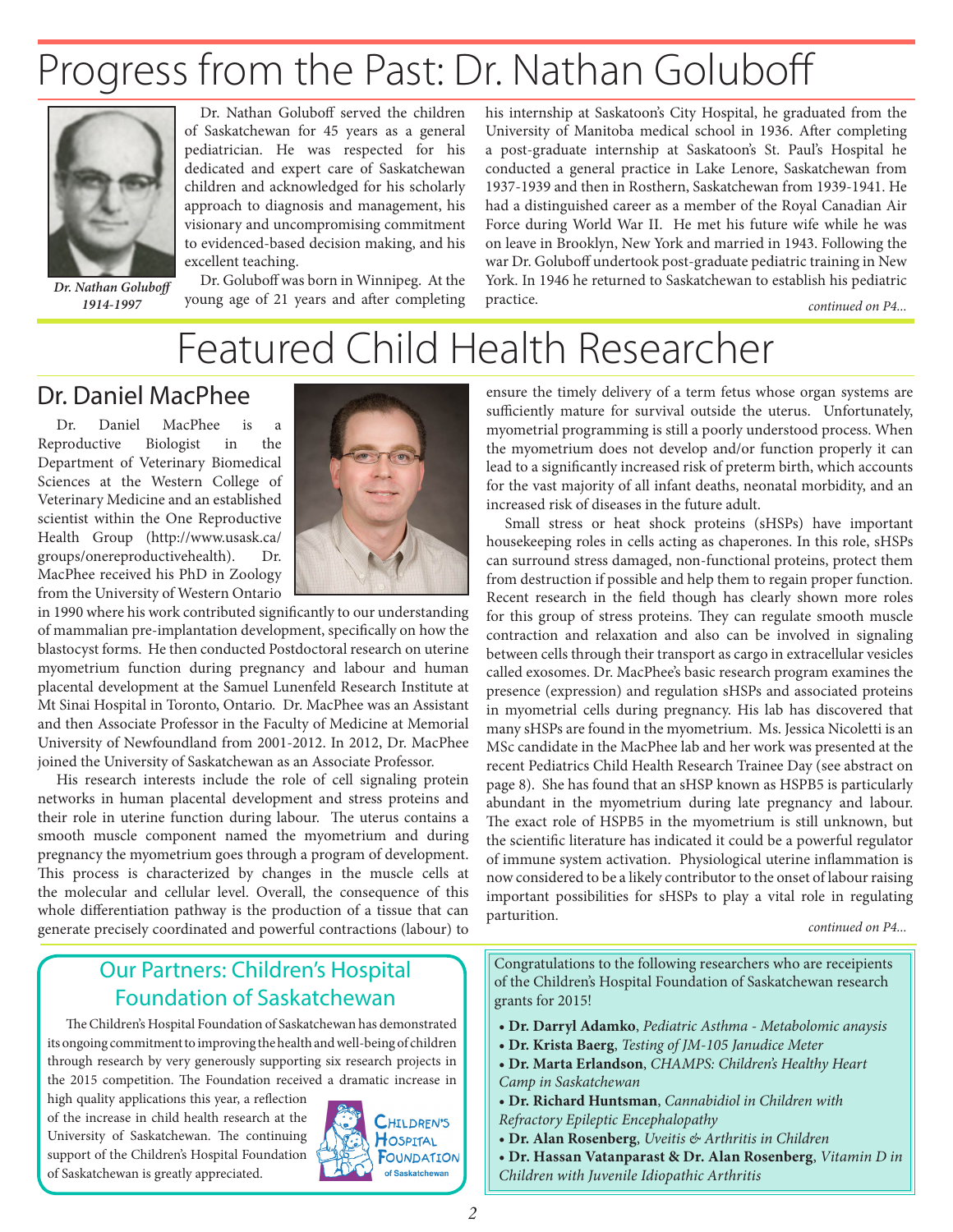# Safe Environments *...continued from P1*

health education to this underserved group. Myself, from the College of Nursing, in partnership with Red Cross RespectED, Greater Saskatoon Catholic Schools (GSCS) and Saskatoon Sexual Abuse and Information Center (SSAIC) for over 10 years, have developed and implemented a safe environments and healthy relationships program for adolescents with developmental disabilities attending GSC High Schools. This program entails the provision of educational resources to increase personal safety, including: promotion of emotional health, provision of healthy sexuality education, provision of knowledge regarding personal rights and responsibilities in relation to safe environments, body ownership, establishment of personal boundaries, and prevention knowledge and skills in order to stay safe. The promotion of healthy peer relationships focuses on assertive communication, expression of personal feelings, sensitivity to others feelings and attitudes, and knowledge of helping resources. Additionally this project provides education, awareness, tools, and supports to parents and teachers, enabling them to further educate and support the adolescents in healthy relationships and healthy sexuality education. Parents and teachers learn about the myths and misconceptions surrounding sexuality and adolescents with developmental disabilities and develop the skills to proactively promote healthy sexuality, prevent abuse, and work with adolescents to develop risk-management strategies. Currently a peer-to-

peer training model is being implemented to train and educate typical high schools students and university students to deliver the program to youth with developmental disabilities. Approximately 3-4 high school students from each of the five GSC high schools in Saskatoon and 8-10 interprofessional university students involved in their senior practica on the interprofessional clinical team receive the training and education to deliver this program. This includes an understanding of the content, methods of engagement and delivery, and techniques of puppeteering. This research project demonstrates best practices in Community-Engaged Scholarship, contributes to the potential for ongoing collaboration in providing experiential learning opportunities for students, and contributes to the sustainability of the project developed over the course of the 10-year partnership.

*References: Health Canada: Canadian Incidence Study of Reported Child Abuse and Neglect Final Report (2000). Ottawa: Health Canada. • McCreary Centre Society, (1993). Sexual abuse and young people with disabilities project: Summary report. Vancouver McCreary Centre Society. • National Clearinghouse on Family Violence (1993). Family violence and people with mental handicap. Ottawa: Health Canada. • Public legal education (1993). Abuse of people with disabilities: Information for service providers. Retrieved May 20, 2009 from http://www.publiclegaled.bc.ca/able/providers.html.* 

> *Dr. Lee Murray is an Associate Professor, College of Nursing, U of S. Please see P8 for an abstract on this work presented by Tara Leson and Megan Weber at the Child Health Research Trainee Day.*

## Recent Child Health Publications from U of S Faculty

- Janzen B, **Karunanayake C**, Pahwa P, **Dyck R, Rennie D, Lawson J**, Pickett W, Bryce R, Hagel L, Zhao G, Dosman J; Saskatchewan Rural Health
- Study Team. Exploring diversity in socioeconomic inequalities in health among rural dwelling Canadians. J Rural Health. 2015;31:186-98. • Khamis MM, **Adamko DJ, El-Aneed A**. Mass spectrometric based approaches in urine metabolomics and biomarker discovery. Mass Spectrom Rev. 2015 Epub ahead of print.
- Marsh NM, Wareham A, White BG, Miskiewicz EI, Landry J, **MacPhee DJ**. HSPB8 and the Co-Chaperone BAG3 are highly expressed during the synthetic phase of rat myometrium programming during pregnancy. Biol Reprod. 2015 Epub ahead of print.
- Mukker JK, Singh RS, Muir AD, Krol ES, Alcorn J. Comparative pharmacokinetics of purified flaxseed and associated mammalian lignans in male Wistar rats. Br J Nutr. 2015 Mar;113(5):749-57. doi: 10.1017/S0007114514004371. Epub 2015 Feb 26.
- Jetha A, Badley E, Beaton D, Fortin PR, **Shiff NJ**, Gignac MA. Unpacking early work experiences of young adults with rheumatic disease: An examination of absenteeism, job disruptions and productivity loss. Arthritis Care Res. 2015 Epub ahead of print.
- Johnston DL, Keene D, Kostova M, Strother D, Lafay-Cousin L, Fryer C, Scheinemann K, Carret AS, Fleming A, Percy V, Afzal S, Wilson B, Bowes L, Zelcer S, **Mpofu C**, Silva M, Larouche V, Brossard J, Bouffet E. Incidence of medulloblastoma in Canadian children. J Neurooncol. 2014;120:575-9.
- Wakayo T, Belachew T, **Vatanparast H, Whiting SJ**. Vitamin D deficiency and its predictors in a country with thirteen months of sunshine: the case of school children in central Ethiopia. PLoS One. 2015;10(3):e0120963.
- Williamson LE, Lawson KL, **Downe PJ**, Pierson RA. Informed reproductive decision-making: the impact of providing fertility information on fertility knowledge and intentions to delay childbearing. J Obstet Gynaecol Can. 2014;36:400-5.

# Coming Events



**Beware of Cognitive Biases 'Plus'! Subtle influencers of EBM, healthcare-related organizations and clinical evidence.**

Dr. S. Seshia Neuroscience Grand Rounds 11:00am Room 1130, E-Wing Health Sciences Building

The 2015-2016 Pediatric Grand Rounds program will include presentations by eminent local, national, and international speakers. In addition to invited speakers from the Department of Pediatrics, the Grand Rounds schedule will also TO &include scholars from elsewhere in the College of Medicine and University of Saskatchewan, and many visiting lecturers from other institutions. Watch for further information about forthcoming presentations and visitors. **2016 2015**

**OCT 1 THU OCT 2** FRI

#### **SAVE THE DATES!**

**Pediatric Scute Onset Neuropsychiatric Syndromes:** *An International Trans-Disciplinary Conference for Development of Early Detection, Targeted Treatment, and Prevention Protocols* Saskatoon, SK

More information regarding the agenda and registration will be posted on the Department of Pediatrics webpage, and distributed in the near future.

**JUN**

**SEP**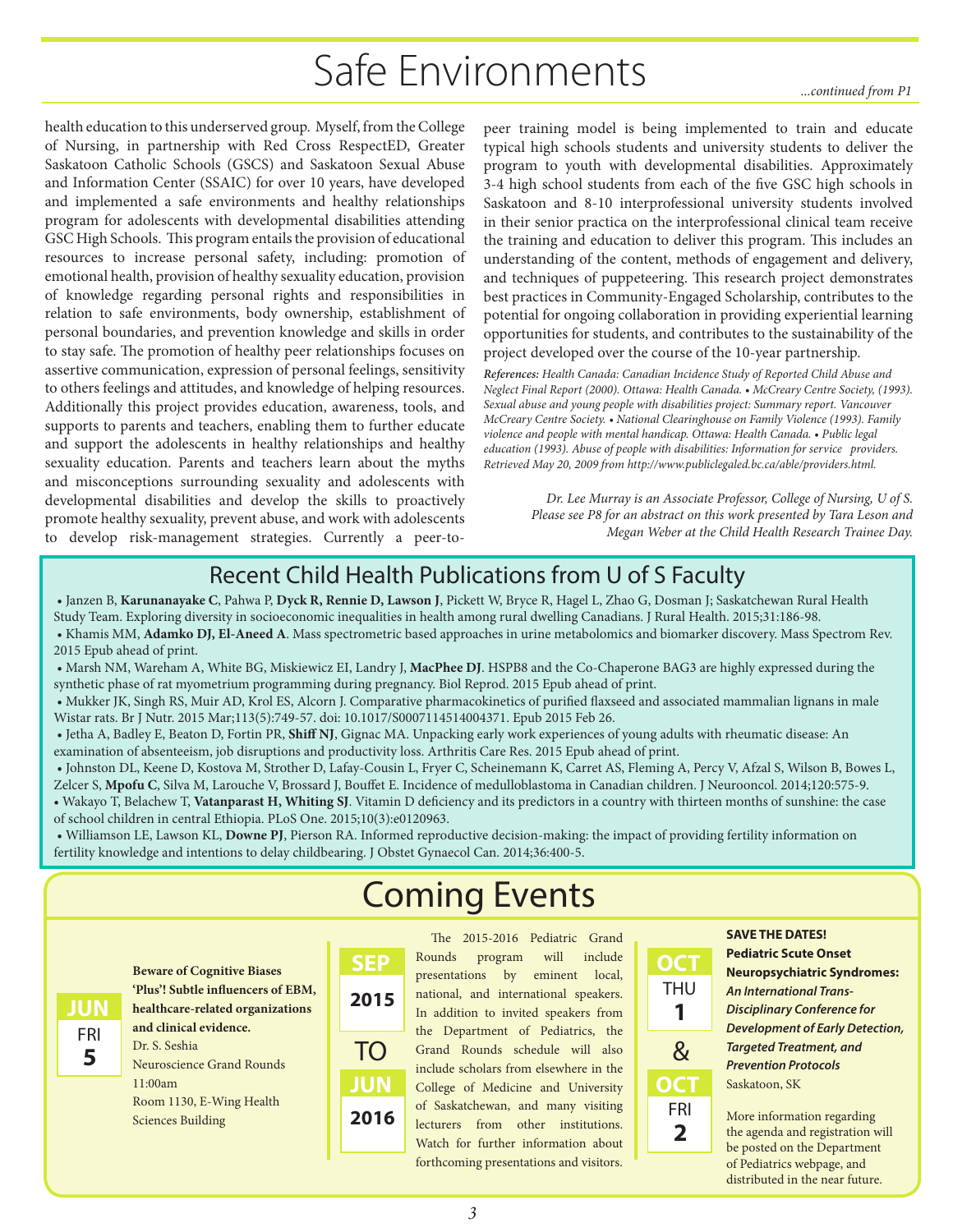# **Research Project Opportunities**

### **SUPERVISORS LOOKING FOR TRAINEES**

**•"Relationship between vitamin D levels and inflammation"** Study format: Database analysis. Contact: Dr. Alan Rosenberg, alan.rosenberg@usask.ca

**•"Survey of Kawasaki Disease awareness among Saskatchewan physicians"**

Study format: Survey. Contact: Dr. Alan Rosenberg, alan.rosenberg@usask.ca

### **TRAINEES LOOKING FOR SUPERVISORS**

**•** A Pediatric R2 resident is interested in examining the prevalence of e-cigarette use among youth in Saskatchewan.

- A number of undergraduate medical students are looking for summer research opportunities.
- If you are a faculty member interested and willing to
- supervise, please contact erin.loose@usask.ca.

# Dr. Daniel MacPhee

*...continued from P2*

The lab of Dr. MacPhee has held grants from the Canadian Institutes of Health Research and has been funded by the Natural Sciences and Engineering Research Council since 2002. Dr. MacPhee also holds an Establishment Grant from the Saskatchewan Health Research Foundation to support his novel research on placental development and was recently awarded a John R Evans Leaders Fund Infrastructure Grant from the Canada Foundation for Innovation for purchase of a state of the art live-cell imaging microscope system. With advanced cell, molecular and imaging tools, Dr. MacPhee's research on small stress proteins has inspired investigation of these molecules in the human myometrium by other laboratories. Now, Dr. MacPhee and his team are working to provide additional functional evidence that small stress proteins should be considered potential targets for future tocolytic design in the myometrium during pregnancy.

> *Dr. Daniel MacPhee is an Associate Professor, Department of Veterinary Biomedical Sciences, Western College of Veterinary Medicine, U of S*

**YOUR OPINION PLEASE!** We would appreciate your opinion about the Department of Pediatrics Research Report and suggestions for future editions. Please complete a brief survey at: **https://www.surveymonkey.com/s/NQVV6SB.** Thank you!

# Dr. Nathan Goluboff

*...continued from P2*

Dr. Goluboff was Chief of Pediatrics at Saskatoon City Hospital and associate staff at the University Hospital and St. Paul's Hospital. He was a strong advocate for more effective poisoning prevention and served as the Director of the Poison Control Centre for many years. Throughout his distinguished career he was a clinical professor at the University of Saskatchewan renowned for his diagnostic acumen and his scholarly approach to medical practice. He was a vibrant, inspiring and entertaining educator who served as a mentor for generations of students.

Dr. Goluboff contributed important new information to the medical literature. He published the first case of methemoglobinemia in Saskatchewan resulting from well water nitrites (Can Med Assoc J 58:601-603, 1948) and a case of methemoglobinemia associated with tar-benzocaine ointment (J Pediatr 47:222-6, 1955). In 1961 he documented a relationship between methylene blue administration, skin discoloration and hemolytic anemia (J. Pediatrics, 58:86-89, 1961). In 1960 he reported on the clinical utility the antistreptolysin O titre in identifying children with streptococcal syndromes (Can Med Assoc J 82:77-80, 1960). In 1963 he reported on the benefits of early delivery to prevent adverse effects of RH hemolytic disease (Can Med Assoc J 28:1313-9, 1963).

Dr. Goluboff exemplified compassionate and dedicated care with a commitment to lifelong learning and inquisitiveness, attributes which benefited the many patients, families and students with whom he interacted.

# contact us

For more information about The Department of Pediatrics Research, SPRING, or to contribute content to The Department of Pediatrics Research Report, please contact:

Online version of newsletter:

twitter.com/SPRINGSask

© Department of Pediatrics, University of Saskatchewan, 2015

The SPRING Office Department of Pediatrics Royal University Hospital 103 Hospital Drive Saskatoon, SK Canada S7N 0W8. Phone: 306-844-1229 Email: erin.loose@usask.ca



**Research Report is September 11 , 2015!** facebook.com/SPRINGSask Visit the **Department** 

**www.medicine.usask.ca/pediatrics/research/newsletter**

**Deadline for submissions for the next** 



Children's -lealth Research TRUST FUND

The Children's Health Research Trust Fund (**CHRTF**) was established in 1983 to help raise funds to support child health

research at the University of Saskatchewan. As all donated funds are endowed, the CHRTF has continued to grow to become an important partner in helping advance research in the Department of Pediatrics.

For further information about the CHRTF: **http://www.medicine.usask.ca/pediatrics/research/ CHRTF**

To **Donate** to the CHRTF: **http://give.usask.ca/online/chrtf.php**

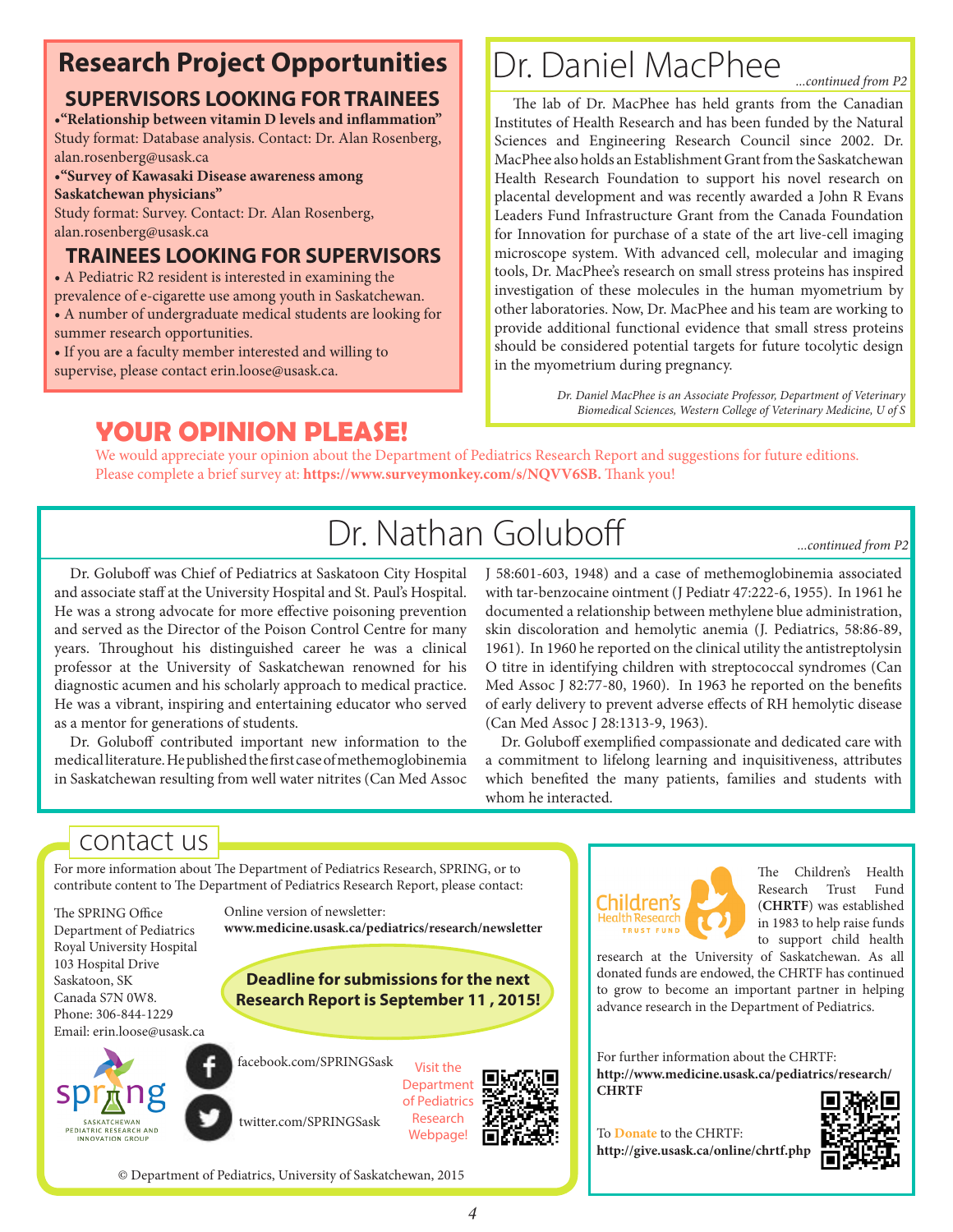### Child Health Research Trainee Day April 16th, 2015 Presentation Abstracts

#### **ANDREA VASQUEZ**, JONATHAN GAMBLE, KELLY FEDORUK, GRANT MILLER *Postoperative vomiting in children: Is dextrose an effective prophylactic antiemetic? A non-inferiority, randomized control trial*

Introduction: Post-operative vomiting (POV) in children is a frequent (8.9- 42%) indication for unexpected hospital admission. Studies using Intravenous (IV) fluids containing dextrose in the perioperative period have shown improvement of POV in adults. Similar studies have not been done in paediatric patients. Objective: To investigate the efficacy of intraoperative IV dextrose for antiemetic prophylaxis in children undergoing ambulatory surgery. Methods: This was a double-blinded randomized control trial on 290 healthy children (3-9 years old) with low risk of POV undergoing ambulatory dental surgery. Patients were randomized into two groups. The control group received dexamethasone (0.15 mg/kg IV) and ondansetron (0.05 mg/kg IV); the intervention group received dexamethasone (0.15 mg/kg IV) and intravenous 5% Dextrose in 0.9% normal saline (D5NS) maintenance fluid. The primary outcome, emesis in the post anaesthetic care unit (PACU), was compared using Chi-Square. The secondary outcomes were analysed by T-test and non-parametric analysis where appropriate. Non-inferiority analysis of intraoperative IV dextrose relative to ondansetron was conducted with  $\delta = 10$  % as the non-inferiority limit. Results:Data from 289 patients were analyzed (intervention group 144, control group 145). Demographics and intraoperative anaesthetic management were similar. Emesis in PACU was not different between groups ( $p = 0.11$ ). The 95% CI upper limit of the POV proportion was below the non-inferiority margin (9.94 vs 11.33), demonstrating that intraoperative IV dextrose was non-inferior compared to ondansetron. Patients who vomited in the PACU were 6.2 times more likely to vomit at 24 hours (p=0.015). POV within 24 hours of surgery occurred in 36 participants (12.4%). Conclusion: This study demonstrates that IV dextrose is not less effective than ondansetron in preventing POV. The effectiveness, different mechanism of action, and safety profile of IV dextrose may lead clinicians to consider this as an alternative, or additional therapy for POV prophylaxis.

#### TANYA HOLT, ERIN BINGHAM, JANLYN ROZDILSKY, **KELSEY BALUTIS**, ASHOK KAKADEKAR, WILLIAM BINGHAM, LAURENCE GIVELICHIAN

#### *Myocardial dysfunction related to respiratory viral illness in the pediatric intensive care setting*

Background : Viral respiratory illness (VRI) is the leading cause of pediatric hospitalizations in North America. An association between respiratory viruses with extra pulmonary manifestations has been identified. The incidence, timing and severity of myocardial dysfunction (MD) associated with VRI have not been well studied. A prospective observational study is ongoing to define criteria and examine independent predictors. The primary objective of this portion of the study is to retrospectively identify independent predictors of VRI with MD (VRI/MD). Methods: Retrospective chart review was performed at a pediatric intensive care unit (PICU) in a university hospital. Charts were reviewed from 2011-2013 for patients that tested positive for a VRI (n=50). Logistic regression analysis was performed with multiple independent predictors for MD with VRI. This study was approved by the university board of ethics. Results: Of all the children with confirmed VRI, 57% (95% CI 48-67%) had MD. 75% of VRI patients with congenital heart defects developed MD. 74% (p=0.004) of the patients with a secondary bacterial infection developed MD. VRI patients with history of extreme prematurity or younger than 6 months of age showed an increased rate of MD. Ethnicity, gender and type of virus were not independent predictors of MD/VRI. Conclusion: 57% of patients with VRI in the PICU developed MD. Congenital heart defects, history of prematurity, and secondary bacterial infections are important independent predictors of MD in VRI. These findings emphasize the need for further examination through the prospective component of this trial.

#### **BONITA BODANI** , XY YE , JP BODANI, L MIREA, K SANKARAN *Morbidity outcomes at discharge of premature neonates born at <30 weeks gestation in Canada over the last decade*

Background: Advances in perinatal-neonatal care have significantly reduced neonatal mortality; however, morbidities in survivors are still of concern. Recent morbidity trends and the lowest gestational age (GA) for morbidity-free survival (MFS) of extremely premature neonates born in Canada are unknown.

Study Objectives: 1) Identify the lowest GA possible for survival without severe morbidities at discharge and associated maternal and neonatal characteristics. 2) Assess rates of survival free of single and multiple morbidities at discharge for each GA. 3) Compare MFS between genders. Methods: This retrospective observational study used data collected by the Canadian Neonatal NetworkTM on neonates born at 22+0 to 29+6 weeks gestation and admitted to NICUs from 2003 to 2012. Neonates with major congenital anomalies, missing information or who were moribund on admission were excluded. Morbidities included moderate or severe bronchopulmonary dysplasia (BPD) as lung morbidity, Grade 3 or 4 intraventricular hemorrhage (IVH) or periventricular leukomalacia (PVL) as brain morbidity, Stage 2 or higher necrotizing enterocolitis (NEC), Stage 3 or higher retinopathy of prematurity (ROP), and Nosocomial Infection (NI) (culture-proven late onset sepsis). MFS rates were calculated for each GA. Survival rates without brain or lung morbidity and without multiple morbidities (brain and lung morbidity with or without NEC, ROP or NI) were estimated at each GA. At the lowest GA with MFS, associated maternal and neonatal characteristics were assessed by Chi-square or Fisher exact tests for categorical variables and t-tests for continuous measures. Similar analyses compared MFS between genders at each GA. Results: Study participants consisted of 16,312 neonates from across Canada. The lowest possible GA for MFS was 23 weeks (4.6%; 95% CI 2.7 - 6.5). Factors predictive of MFS at this GA were caesarean delivery, maternal antibiotics and maternal hypertension (p=0.03). Antenatal steroids (p=0.07) and female gender (p=0.08) may impact MFS. Females had higher MFS rates at 25 and 27 – 29 weeks. Conclusions: The lowest GA possible for MFS in Canada is 23 weeks. Females have higher MFS rates after 24 weeks GA. Survivors had lower rates of multiple morbidities than single morbidities. Further studies are needed to identify specific targets in the management that will lower morbidity rates at younger GAs. Future studies should also explore the relative burden of single or multiple morbidities on long-term neurodevelopmental outcomes on a national scale. This may identify future research opportunities to improve outcomes and overall quality of life for survivors.

#### **SARAH FINCH**, ANTHONY KUSALIK, MICHAEL SZAFRON, SUSAN WHITING, HASSAN VATANPARAST, ALAN ROSENBERG

#### *The impact of vitamin D on disease activity in children with Juvenile Idiopathic Arthritis*

Juvenile idiopathic arthritis (JIA) is one of the most common chronic diseases in children affecting 1 in 1000 or approximately 7000 Canadian children and adolescents. The pathogenesis and progression of JIA are poorly understood and may include both genetic and environmental components. One nutritional factor that may play a role at both the environmental and genetic levels is vitamin D. Recent studies suggest that, physiologically, vitamin D plays a role by enhancing macrophage production of antimicrobial peptides, and suppressing inflammation and immune responses. Genetically, specific polymorphisms of the VDR gene may be associated with different biologic responses to vitamin D. The overarching goal of the proposed study is to understand how vitamin D affects disease activity in children who are suffering from JIA. The specific objectives of this research are: (1) To evaluate and compare vitamin D status and anthropometric characteristics between healthy children/adolescents and patients with JIA. (2) To determine vitamin D status and its association with disease activity in children with JIA. (3) To identify potential association of the vitamin D receptor (VDR) gene polymorphisms and JIA. The data to be analyzed are derived from the Biologically-based Outcome Predictors (BBOP) study, a prospective longitudinal study. One hundred and eighty-six patients with newly diagnosed JIA were recruited from multiple centres across Canada as part of the (BBOP) in JIA cohort study (December 2007- December 2012). Environmental and clinical data were collected and blood samples were obtained. Follow up took place every 6 months for 2 years. Surveys, physical examination and anthropometric measurements occurred every 6 months for 2 years, blood samples were collected at baseline and 6 months and saliva sample for DNA extraction were collected at enrollment. Age-matched children from the Canadian Health Measures survey (Cycles 1 and 2) will serve as a comparison group for our study. Analysis will focus on characterising the relationship between vitamin D status to disease outcome over time in children with JIA This is the first comprehensive Canadian study to i) assesse vitamin D status in a population of children newly diagnosed with JIA and follows the outcome of the disease; ii) investigate both the genetic and environmental role that vitamin D plays in the prevention and control of JIA. The result of this study would help to recommend guidelines for vitamin D status as a potential adjunct therapy in the management of JIA.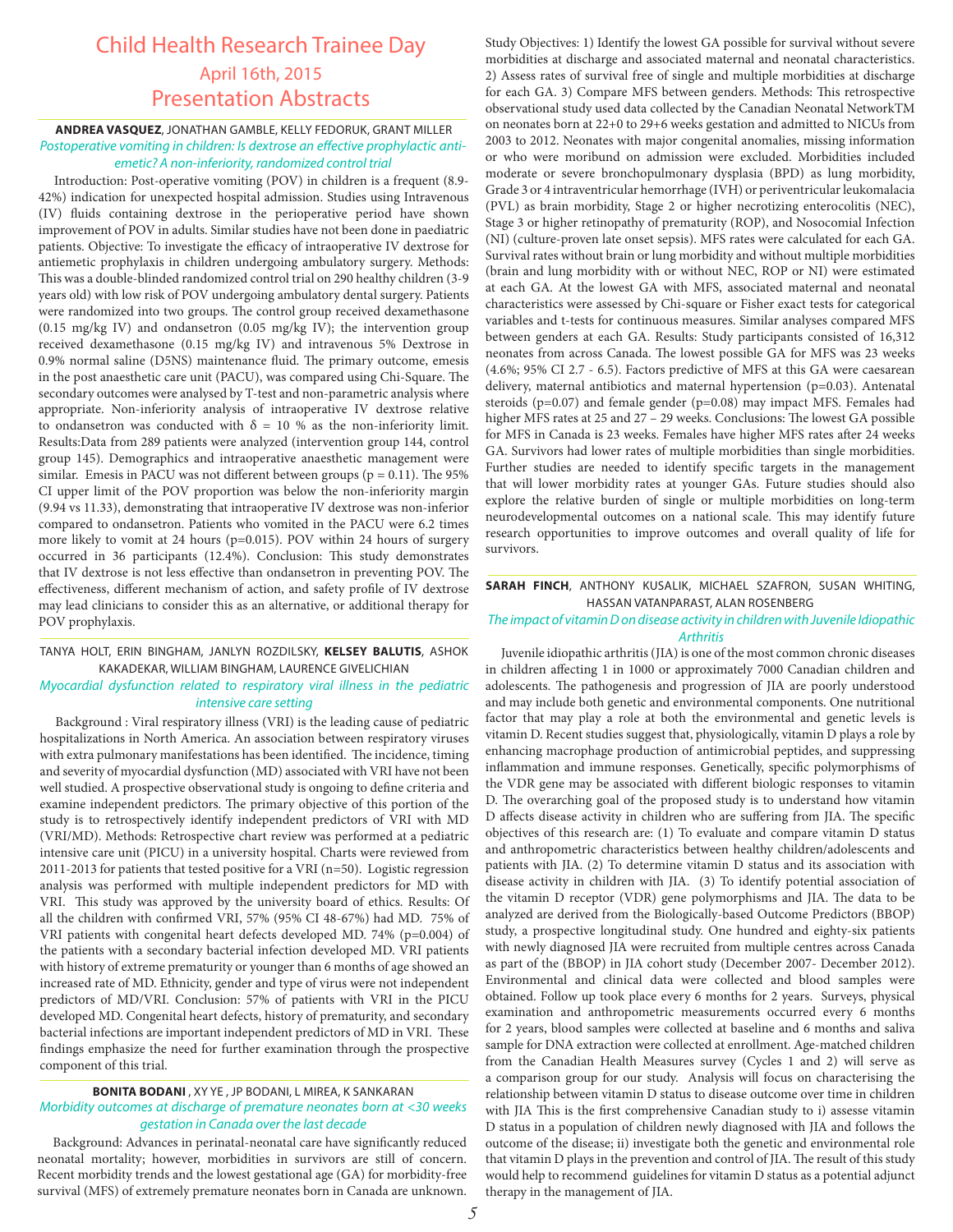#### **MONA M. KHAMIS**, HANAN AWAD, KEVIN ALLEN, DARRYL ADAMKO, ANAS EL-ANEED

#### *Investigation of the urine metabolome using targeted mass spectrometry for improving the diagnosis of asthma in children*

Background: Asthma is the most diagnosed chronic childhood disease affecting over 13% of Canadian children. Asthma causes frequent hospital visits and impaired quality of life. The guidelines for asthma treatment recommend the adjustment of therapy based on the inflammation of the airway. However, this cannot be easily achieved in a typical outpatient clinic. Metabolomics is the comprehensive identification and quantification of small molecules created by the cellular metabolism. Out of the "omics" family, metabolomics is characterized by its high dynamic flux, where changes in metabolite concentrations, in response to a stimulus, occur within seconds. Urine is an attractive option for metabolome biomarker discovery. It can be readily obtained in large quantities non-invasively with expected high participant compliance. It also poses low risk of infection to researchers. Our group showed that 1H-NMR urine metabolomic analysis of asthmatic children contains a unique pattern of 50 differentially expressed metabolites compared with those without asthma. It is crucial to accurately quantify and validate these metabolites with respect to their sensitivity and specificity as potential biomarkers using a more sensitive analytical platform such as mass spectrometry (MS). Therefore, the objective of this research is to develop liquid chromatography-tandem mass spectrometric (LC-MS/MS) methods to confirm the accuracy of the metabolites measured by 1H-NMR. A comprehensive list of differentially expressed endogenous urinary metabolites would serve as validated diagnostic or prognostic biomarkers for asthma. Methods: The 50 targeted metabolites are classified into 4 groups based on their chemical structures. Groups 1 and 2 contain 37 metabolites and are quantified based on the differential isotope labeling (DIL) approach using C12/ C13 labeled dansyl chloride and dimethylaminophenacyl bromide derivatizing reagents, respectively. Results: The experimental parameters affecting the derivatization reactions were optimized. The MS/MS fragmentation pathway for each derivatized metabolite was studied for the selection of the proper quantitative diagnostic fragment. The LC binary gradient mobile phase systems were optimized allowing for the adequate separation of each metabolite group within 40 min. Conclusion and Future Work: Our previous 1H-NMR work suggested a list of 50 metabolites as candidate biomarkers for the diagnosis/ prognosis of asthma in children. The developed LC-MS/MS methods can be used for the measurement of 37 endogenous urinary metabolites with higher sensitivity and selectivity in comparison with 1H-NMR. Future work includes the complete validation of the LC-MS/MS methods, quantification of the metabolites in asthma patients' urine samples and finally identification of the statistically significant diagnostic or prognostic biomarkers.

#### **VIRGINIA LANE**, HASSAN VATANPARAST *Unpacking the nutrition and health risks of newcomer children*

Background: Newcomers, particularly children, are usually healthy when they arrive in Canada, but subsequently experience health declines shortly thereafter. It is important to understand the health and nutrition issues of newcomer children as dietary patterns are established early in childhood and impact the development of chronic disease. Objective: To characterize health and nutritional concerns among immigrant and refugee children. Methodology: This study evaluates the health/nutritional status of newcomer children through a cross-sectional analysis of 299 participants aged three to thirteen years who have been in Canada for less than five years. Questionnaires evaluate socio-demographics, food security, and physical activity. Participants' diets are assessed through 24 hour recalls. Physical measurements include total body bone mineral content (TBBMC), blood pressure, serum vitamin D, total cholesterol, and glucose. Results: Half of refugees (43%) and one quarter of immigrants (26%) were low income. Forty percent of refugees and 24% of immigrants experienced food insecurity, which is higher than the prevalence of food insecurity previously observed among immigrants (13%) in the Canadian Community Health Survey 2008. There was a higher rate of overweight/obesity among immigrants (32%) compared to Canadian-born children (26%), while refugee children were at reduced risk (22%). Dietary assessments revealed that newcomers do not consume sufficient servings of milk/alternatives, and have low intakes of vitamin D (92%) and calcium (81%). Inadequate zinc intake was common among participants (38% girls versus 22% boys). Newcomer children's TBBMC was similar to the Canadian-born; however, 44% of refugees and 38% of immigrants had low TBBMC. Seventy-two percent of refugee and 53% of immigrant children were vitamin D deficient or had inadequate levels to support optimal development, which is greater than the Canadian–born. In addition,

28% of refugees and 8% of immigrants had high blood cholesterol. Conclusion: Overall the study results indicate that newcomer children are at risk for food insecurity, vitamin D deficiency and poor dietary practices; while immigrants are at increased risk of obesity and refugees are at risk for high cholesterol, which puts both groups at risk for the development of chronic disease.

#### **AMANDA HALL**, GORDON ZELLO, CHRIS ARNOLD, JANE ALCORN, ROBERT BERTOLO, JANET BRUNTON, GRANT MILLER

#### *Aluminum content in parenteral nutrition negatively effects bile acid transporters*

Background/Purpose: Parenteral nutrition (PN) is an essential therapy available to hospitalized infants, but it is also hepatotoxic. The pathophysiology of parenteral nutrition associated liver disease (PNALD) is unclear, although aluminum (Al) may be one of the contributing factors. We are assessing the impact of Al contamination in PN to determine which bile acids transporters are effected and the extent of damage, thereby gaining a better understanding of the disease pathophysiology. Methods: A randomized control trial using a newborn Yucatan miniature pig parenteral nutrition model. Fourteen piglets were placed into 2 groups of 7 animals each. The control group received standard PN, (Al 38μg/kg/day). The treatment group received PN with a lower aluminum contamination (<2μg/kg/day). After 3 weeks, the piglet livers were collected for analysis. We chose four bile acid transporters (Mrp2, Bsep, Ntcp and Oatp), a stabilizer protein (radixin) and a nuclear receptor (FXR) as indicators of developing cholestasis. These targets are examined by real time polymerase chain reaction (qPCR) to evaluate mRNA expression, immunofluorescence confocal microscopy to evaluate the co-localization of the bile acid transporters and radixin and Western blot to determine final protein presence. Serum was collected to determine bile acid levels. Results: Initial qPCR for Mrp2 and Bsep has shown a fold difference of 1.8 (SD 0.8) and 4.3 (SD 2.7) respectively, in favour of the low aluminum vs the high aluminum group. qPCR for radixin has not shown any significant difference between the groups, with a fold difference of 0.75 (SD 0.20). Serum bile acid levels between the two groups were not significant different (p=0.07). Immunohistochemistry, Western blot and qPCR for the remaining bile acid transporters are ongoing. Conclusions: Aluminum has a negative effect on the bile acid transporters Mrp2 and Bsep. As our analysis continues, we will further characterize the contribution of Al to PNALD.

#### **JOELLE SCHAEFER**, RACHEL ENGLER-STRINGER

#### *Investigation of the dietary intake and food security status of high-risk pregnant women*

The Healthy Mother Healthy Baby Program (HMHB) is part of Primary Health Care within the Saskatoon Health Region (SHR). Its primary purpose is supporting vulnerable pregnant women within the SHR to have the healthiest pregnancies and babies possible. Women in the HMHB program face many barriers to a healthy pregnancy, one of which is poor nutritional status. A significant research gap exists regarding the nutritional status, including fruit and vegetable consumption, and food security status of highrisk pregnant women in the Canadian context. HMHB has partnered with the Public Health Observatory and the University of Saskatchewan to evaluate components of nutritional support within the program. Nutritional supports that women receive from HMHB include education and counselling, prenatal multivitamins, milk vouchers, as well as vouchers for fruit and vegetables. This collaborative partnership has allowed for a unique opportunity to investigate the nutritional status of pregnant women who live in conditions at risk. Furthermore, there is limited available research regarding efficacy of voucher interventions and the present study provides an opportunity to examine the effectiveness of a fruit and vegetable voucher on improving fruit and vegetable consumption and food security status of this population. This is important knowledge for the continuation of effective community-based programming to improve the health of women and children within the Saskatoon Health Region. Public health nurses (PHNs) and prenatal outreach workers (POWs) within the HMHB program will recruit participants into the study at intake to the program. PHNs and POWs will collect data using surveys that include demographic questions, the adapted versions of the Household Food Security Survey Module (HFSSM) and Behavioural Risk Factor Surveillance System (BRFSS) six-item fruit and vegetable module, and 24 hour recalls. Data will be collected at two time points, prior to participation in the program and at the end of participation, allowing this study to examine the success of the nutritional support voucher intervention. This research study provides an opportunity to investigate nutrition during pregnancy, an important time during the healthy development of a child. This investigation will add needed research to the body of Canadian literature.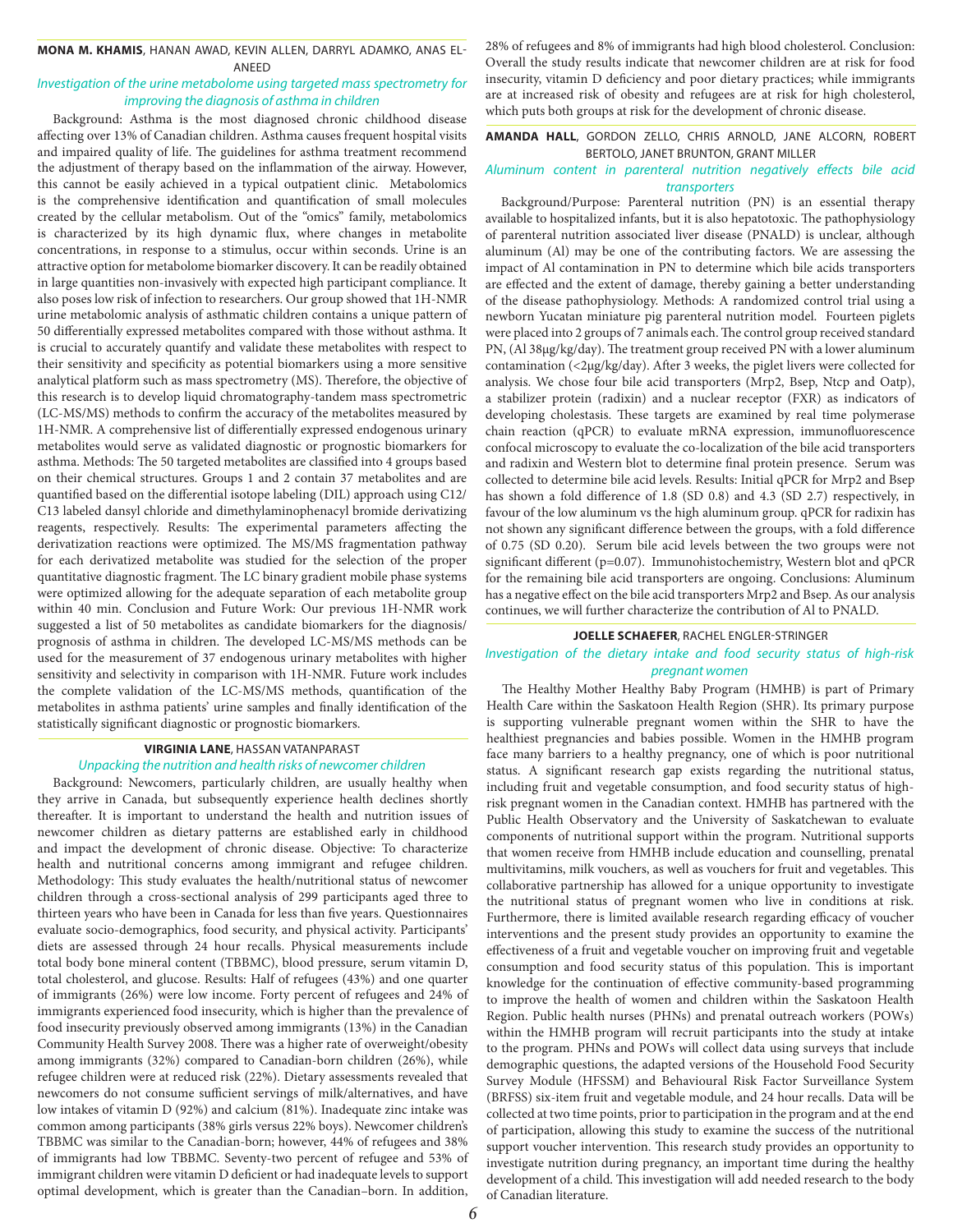#### **WHITNEY DUFF**, KELSEY BJÖRKMAN, CHANTAL KAWALILAK, SAIJA KONTULAINEN *Precision of pQCT measurements of total, trabecular, and cortical bone area, content, density, and strength in children*

Introduction: Peripheral quantitative computed tomography [pQCT] imaging has been increasingly used in pediatric research to monitor skeletal development in both arm and lower leg bones. However, it is unknown how precise bone measurements with pQCT are in children. Objective: To characterize pQCT precision errors in bone area, volumetric density, and estimated strength measurements in children. Methods: We recruited 34 (14 boys, 20 girls) healthy children (mean age:  $10.5 \pm 1.7$  yrs) for duplicate measurements of the distal radius, radial shaft, distal tibia, and tibial shaft using pQCT (Stratec XCT2000). Scans were performed a minimum of 24 hours apart. Images were analysed using the ImageJ software (Rantalainen et al. 2011). Outcomes for the distal sites included: Total area (ToA; mm2), content (ToC; mg/mm), and density (ToD; mg/cm3); trabecular area (TrA; mm2), content (TrC; mg/mm), and density (TrD; mg/cm3); and bone strength indices during compressions (BSIc; mg2/mm4). Outcomes for shaft sites included: Total area (ToA; mm2) and content (ToC; mg/mm); cortical area (CoA; mm2), content (CoC; mg/mm), and density (CoD; mg/cm3); and stress-strain indices during torsion (SSIp; mm3). Precision was assessed by calculating root-mean-square CV% (%) for each outcome (Gluer, 1995). Results: Distal radius precision errors were: ToA (7.9%), ToC (6.7%), ToD (4.6%), TrA (11.5%), TrC (14.4%), TrD (4.6%), and BSIc (8.2%). Radial shaft precision errors were: ToA (13.1%), ToC (10.4%), CoA (9.7%), CoC (10.1%), CoD (5.1%), and SSIp (17.9%). Distal tibia precision errors were: ToA (10.3%), ToC (7.8%), ToD (3.7%), TrA (13.4), TrC (16.0%), TrD (3.1%), and BSIc (6.5%). Tibial shaft precision errors were: ToA (2.5%), ToC (1.1%), CoA (1.4%), CoC (1.5%), CoD (1.7%), and SSIp (2.1%). Conclusion: Bone properties can be imaged in children with precision errors comparable to those reported in older adults in our lab (Duckham et al. 2013). Reported precision errors will assist in selection and interpretation of pQCT outcomes in studies monitoring bone development in children.

#### **KELSEY BJÖRKMAN**, JOEL LANOVAZ, CHANTAL KAWALILAK, WHITNEY DUFF, JD JOHNSTON, SAIJA KONTULAINEN

#### *Role of muscle area, grip strength, and neuromuscular performance in predicting radius bone properties and strength at the wrist*

Objective: To assess if forearm muscle area, grip strength, number of pushups or peak force from a push-up test would independently predict variance in bone properties and estimated strength at the wrist and forearm in children after controlling for confounders of sex, maturation, and body size. Methods: We obtained wrist and forearm scans from 39 boys and 41 girls (mean age 10.5; SD 1.6y) with both high resolution and conventional peripheral quantitative computed tomography (pQCT). We assessed total, cortical and trabecular bone properties, including bone micro-architecture and estimated compressive strength at the distal radius and torsional strength at the radius shaft. Muscle area was determined from the forearm pQCT scan and grip strength measured via a hand held dynamometer. We calculated peak push-up force from a single maximum push-up performed on force platforms and recorded the number of standard push-ups completed in a single attempt. We controlled for sex, maturation (age from peak height velocity), and body size (weight) in the hierarchical linear regression models, and assessed the independent effect of forearm muscle area, grip strength, number of push-ups, or peak push-up force by entering them separately into the models. We report (adjusted) partial R2 for significant (p<0.05) predictors of bone properties and strength at the distal radius and radius shaft in children. Results: At the radius shaft, muscle area predicted 41-47% of the variance in total area, cortical area and torsional strength as well as 30% of the variance in cortical density while grip strength accounted for 23-28% of the variance in total area, cortical area and torsional strength. At the distal radius, muscle area independently predicted 35-38% of the variance in trabecular area and compressive bone strength while grip strength accounted for 39-43% of the variance in total area and trabecular area. Variance in trabecular number at the distal radius was predicted only by peak push-up force (28%). The number of push-ups was not a predictor of any bone measures. Conclusion: Findings suggest that muscle size, grip strength, and peak push-up force are associated with total, trabecular and cortical bone properties and bone strength in children. These findings will help to design exercise interventions aiming to optimize bone strength development in the fracture-prone wrist and forearm in children.

#### **ELHAM REZAEI**, BRETT TROST, CHANDIMA KARUNANAYAKE, ALAN ROSENBERG *Predictors of disease outcome in juvenile idiopathic arthritis*

Background: Childhood arthritis is a group of heterogeneous conditions denoted by the juvenile idiopathic arthritis (JIA). In clinic, heterogeneity among patients regarding disease course, response to therapy and outcome is evident. There are no evidence-based guidelines for starting or stopping different medications. There are few publications suggesting predictors of disease course, and response to therapy. Thus, there is a need to develop a tool to predict JIA outcome. Moreover, to provide guidance for the duration of the treatment required to improve outcomes, limit risks, and minimize socioeconomic burdens. Hypothesis: A profile comprised of clinical findings, and biomarker characteristics can propose disease outcome predictors. Method: Data for this study were derived from data collected in a prospective longitudinal cohort design known as the Biologically-Based Outcome Predictors in JIA (BBOP Study). The clinical manifestations and biomarker elements were used as outcome predictors. Data collected from 186 children who were newly diagnosed with JIA. The patients were evaluated at enrolment and every 6 months up to two years. The endpoint was set as visit number 4 (18 months after enrolment). Outcome variables were defined as: active joints, effused joints, joints with limited range of motion, and joints which were active and effused, at visit number 4. Seven different selection methods were applied to determine the variables that best predict the outcome variable. Each method produced a ranked list of variables. The top 50 variables were selected from each method. The variables that were predicted by at least 5 of the 7 methods were retained for classification. A Bayesian Network was constructed using these variables and was used to predict the outcome variable. Results: Approximately 30 variables were selected out of 898 from visit number 1 (enrolment) and 2 (6-months) using Bayesian Network classification method. The predictive accuracy rates for class variables were: 1) 77.67% for active joins; 2) 85.84% for effused joints; 3) 78.57% for joints with limited range of motion; and 4) 80.35% for active and effused joints. Ethnicity, cervical joints, ankle, and wrist involvement in the first and second visits can predict JIA outcome 18 months after diagnosis. Conclusion: BBOP data can be useful for identifying outcome predictors of JIA. The best classification algorithm for BBOP data is Bayesian Network. Among a vast number of variables few of them identified as the disease outcome predictor including: ethnicity, cervical joints, ankle, and wrist involvement at the beginning of the disease.

#### **CHRISTINA WIST**, HASSAN VATANPARAST, ANNE LEIS, MATHIEU BÉLANGER, AMANDA FROEHLICH CHOW, RACHEL ENGLER-STRINGER, AMIN TAVASSOLIAN, NATHANIEL OSGOOD

#### *The Impact of Healthy Start/Depart Sante intervention on improving dietary intake of 3-5 year-old children attending childcare centres in Saskatchewan and New Brunswick*

Background: Early childhood obesity rates continue to rise in Canada and we know that obesity in children increases the risk of obesity in adulthood. Early childhood is thus a critical time for prevention. Like parents, educators have a significant role in shaping children's dietary behaviours – an important determinant of overweight and obesity. Healthy Start-Départ Santé is a population health intervention program designed to encourage and enable families and educators to integrate daily physical activity and healthy eating in the lives of children ages 3 to 5 years. In a pilot study, the program was shown to be effective in helping educators increase physical activity and healthy eating opportunities. However, the impact of the program on young children's healthy eating, total food intake, and physical activity has yet to be determined. The Healthy Start program is now being expanded to childcare centres in Saskatchewan and New Brunswick, as these two provinces have the highest prevalence of overweight and obesity among children ages 0-5 years in Canada. Purpose: To assess the effectiveness of the Healthy Start Program in improving the diet of children ages 3 to 5 years in licensed childcare centers throughout Saskatchewan and New Brunswick. Methods: A population health randomized controlled intervention study with gradual implementation within 44 weeks is being conducted. This 3-year study has involved 40 francophone and anglophone centers in Saskatchewan and New Brunswick, 20 with a Healthy Start program, 20 routine practice. Sites will be compared over 10 months and one-year follow up. Healthy Start interventions will be evaluated in terms of health information dissemination, menu planning, eating behaviours, and actual food intake. Methods will include a weighted plate waste study enhanced with smart-phone iEpi technology; a nutrition risk assessment questionnaire for preschoolers (NutriSTEP); and menu analyses before, during and after the intervention. We will also assess the self-efficacy of educators and changes to the